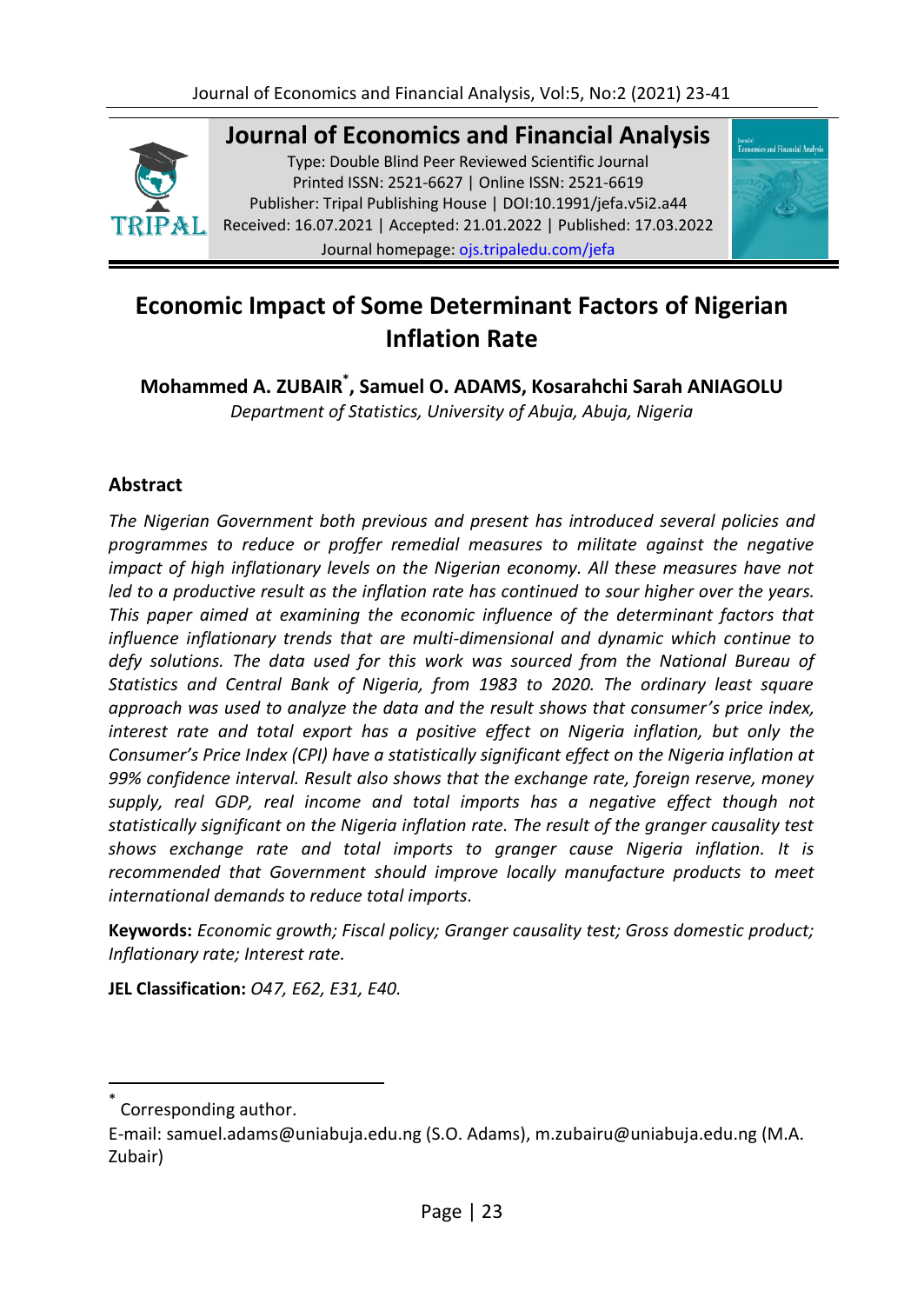## **1. Introduction**

It is commonly acknowledged that achieving price stability is critical to longterm growth and development, and that it should be a priority for every economy. One explanation for this is the high and fluctuating inflation rate, which has social and economic consequences due to its negative impact on price stability, savings, and investment. Given this scenario, the primary goal of monetary policy should be to achieve low inflation rather than to increase output or reduce unemployment. Inflation does not occur spontaneously. With an inflation rate of 3 to 6%, a perfect and healthy economy has consistent positive economic growth. Inflation increases investment and output, which boosts wage and consumption growth. However, a high inflation rate in the double digits could have a detrimental economic impact. This will have a negative impact on the consumer's purchasing power. It can cause borrowers and lenders, as well as buyers and sellers, to be unclear about the value of their gains and losses. (Aisen and Veiga, 2007). Because of their high marginal propensity to spend, a high inflation rate is caused by an increase in food prices, which damages the poor. Whether a rich or developing country, the major goal of monetary and fiscal policies has been to maintain a low and generally stable rate of aggregate inflation. Economic stability is frequently seen as the starting point for achieving macroeconomic goals (Metwally and Al-Sowaidi, 2004).

Since the mid-1960s, inflation has become so serious and contentions a problem in Nigeria. Though the inflation rate is not new in Nigerian economic history, the recent rates of inflation have been a cause of great concern to many. The continued overvaluation of the naira in 1980, even after the collapse of the oil boom engendered significant economic distortions in production and consumption as there was a high rate of dependence on imports which led to a balance of payment deficits. This resulted in taking loans to finance such deficits. An example was the Paris Club loan, which was a mere Five Billion, Thirty-nine million dollars (\$5.39 billion) in 1983 rose to twenty-one billion, six million dollars (\$21.6billion) in 1999. Inflation harms the economy as a whole. In Nigeria, some of the macroeconomic variables determining inflation are the real Gross Domestic Product (GDP), exchange rate, government expenditure, money supply, interest rates, current account deficits, public debt, trade volume, foreign reserves, money supply and balance of trade, amongst other factors. The adoption of the Structural Adjustment Programme (SAP) in 1986 saw a temporal reduction in fiscal deficits and subsidies in the economy. But as the effects of the policy gathered momentum, there was a fall in the growth rate of Gross Domestic Product (GDP) in 1990 from 8.3% to 1.2% in 1994, with inflation rising from 7.5% in 1990 to 57.0% in 1994 respectively. In 1995, the inflation rate rose to 72.8%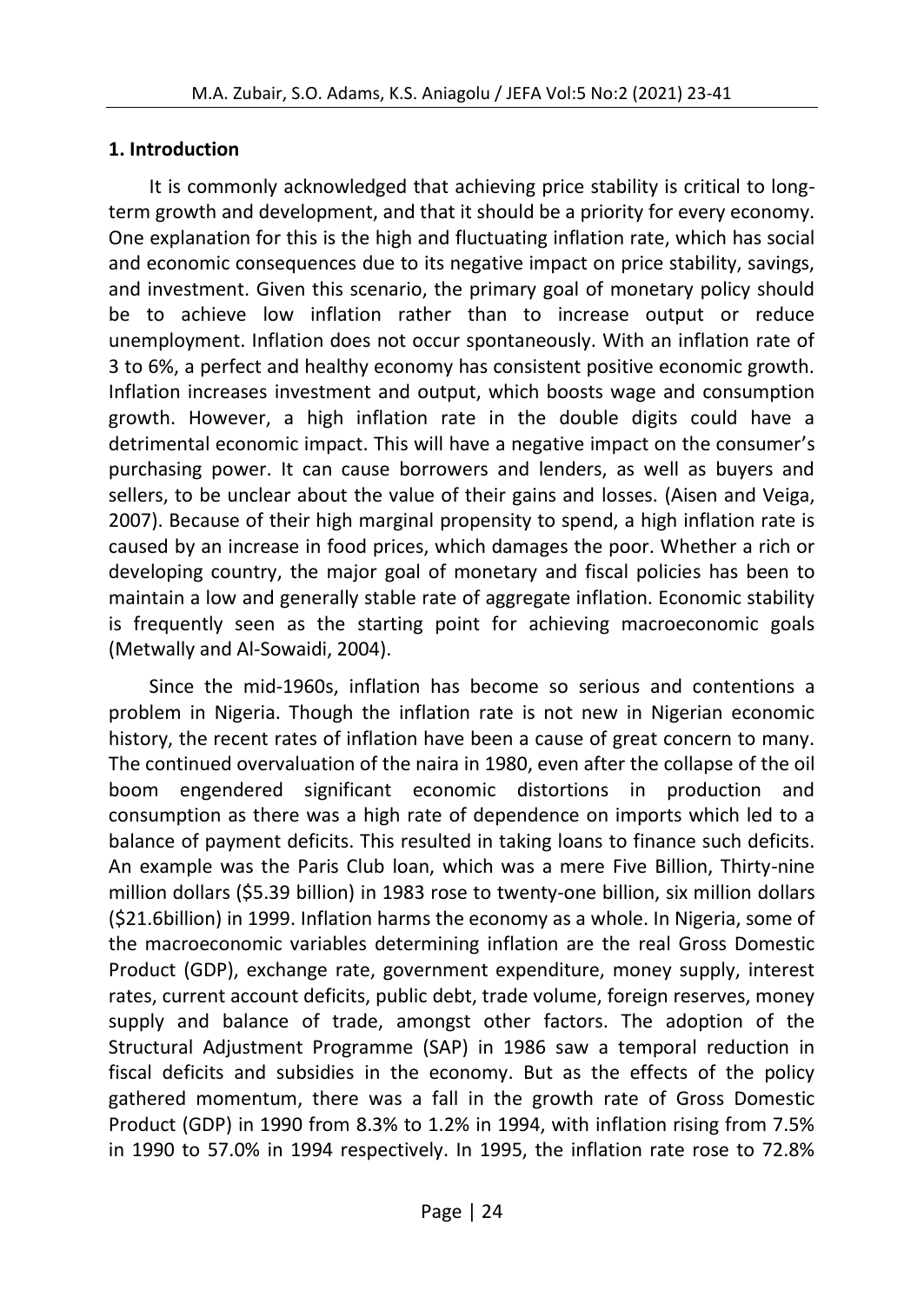due to the increased lending rate, the policy of guided deregulation and the lagged impact of fiscal indiscipline. The Nigerian government, in addition to its current fiscal and monetary policies, has enacted a number of other initiatives targeted at reducing inflation in the country. One of these measures was the price policy (price control), which was implemented in 1971 to control increasing prices of vital products but was repealed in 1980 due to its ineffectiveness as a result of acute shortages during the Nigerian oil glut. Agricultural programs such as "Operation Feed the Nation" and the "Green Revolution" were implemented to increase output and lower food prices, however the results were minor. Despite the Nigerian government's efforts to reduce inflation, the growth rate of the living standard of most Nigerians who are fixed-income earners or unemployed has slowed. (Belsley, 1991).

#### **2. Literature Review**

In literature, the search for the influence of inflation indicators on the inflation rate is studied to discover better results. Eisenstat and Strachan (2014) recognized the determinants of equal market premium as interest for homegrown cash, the pace of expansion different terms of exchange and contended that swelling rises because the depreciation associated with the unification of both the authority and equal trade rates disposes of incomes from sending out the profit. Canetti and Greene (1991) estimated the impact of financial development and conversion scale changes on winning and anticipated paces of swelling in the regions of Gambia, Ghana, Kenya, Nigeria, Sierra Leone, Somalia, Tanzania, Uganda, Zaire, and Zambia. They used the Vector Auto Regression (VAR) technique as an analysis tool and discovered that money related elements overwhelm swelling levels in four nations, yet in three different nations, conversion scale devaluation controls expansion. Egwakhide (1994), in looking at conversion scale devaluation and expansion in Nigeria, found that deterioration of the swapping scale applies up increasing pressure yet it takes a base time of one year before this is thought about value expansion. Acknowledgement of this outcome suggests acknowledgement of the way that the country's swelling is brought about by both financial and underlying variables. To examine the inflationary pattern in Nigeria from 1971 to 1995, Iyabode (2000) developed a two-stage least square model. To deal with value levels, the study used a fractional balancing model based on miniature firms. The findings confirmed the importance of scale components with equal market swapping. Odusola and Akinlo (2001) utilized unhindered VAR strategy and motivation reaction to analyze an investigation on yield, swelling and swapping scale in Nigeria. Proof from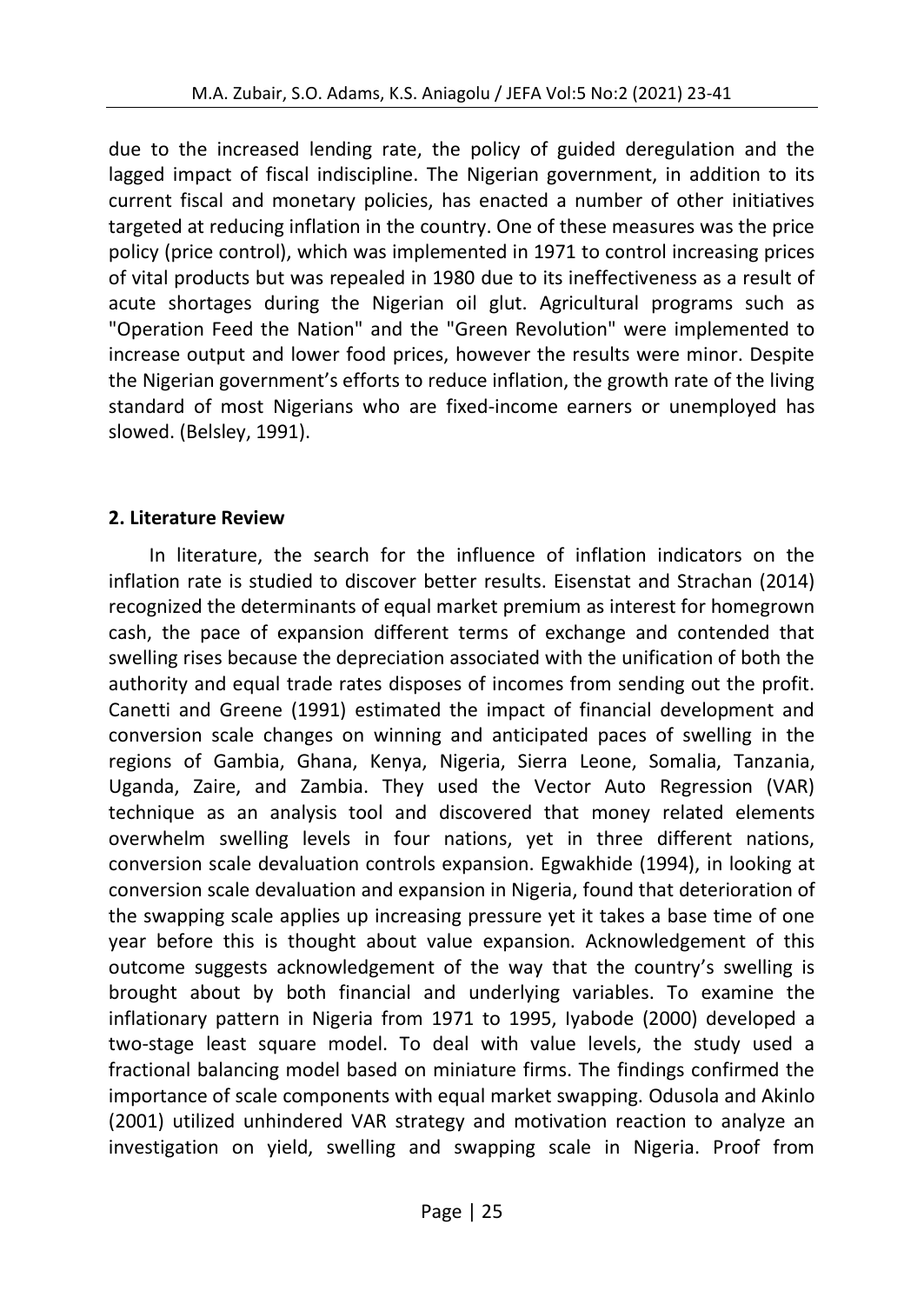motivation reaction capacities and underlying VAR models showed a negative impact of expansion on the yield. Yet, yield and equal conversion standards were discovered to be the significant determinants of expansion elements in Nigeria. Busari (2007) utilized among different measures, the Hodrick and Prescott channel. After disintegrating expansion into patterns of repetitive, occasional, and, arbitrary segments, the examination received the general-to-explicit displaying the way to deal with research the principle determinants of every segment of swelling. The outcomes affirmed that over the long haul, expansion is to a great extent and decidedly identified with the degree of (thin) cash supply and, imperceptibly, to financial deficiency. In the medium term, expansion was seen to be emphatically identified with conversion scale devaluation and the development of the cash supply. In the short run, it was seen that swelling was emphatically identified with development in cash supply and conversion scale devaluation while it was adversely identified with development in genuine GDP. Odusanya and Atanda (2010) used the Augmented Engle-Granger (AEG) coreconciliation test and the Error Correction Mechanism (ECM) model to investigate the dynamic and concurrent relationship between expansion and its causes in Nigeria from 1970 to 2007. They documented significant benefits gained by transitioning from a high or moderate rate of expansion to a low rate of expansion. Bakare (2011) used a semi-test research configuration approach for the information examination to examine the causes of cash supply growth and its proposals for expansion in Nigeria. They discovered a link between the growth of the cash supply and the inflating of the Nigerian economy. Imimole and Enoma (2011) explored the effect of swapping scale deterioration on swelling in Nigeria by utilizing auto relapse appropriated slack (ARDL) and co-coordination methodology. Their results recommends that swapping scale devaluation, cash supply and genuine total national output were the primary determinants of expansion in Nigeria. Alexander et al. (2015) explored the primary determinants of expansion in Nigeria for the period 1986-2011 using VAR and Granger causality tests. They found out that monetary shortages, conversion scale, import of labour and products, cash supply and rural yield impact the expansion rate in Nigeria. Bawa et al. (2016) studied the factors influencing inflationary cycle in Nigeria over the period 1981-2015 by utilizing bounds testing approach to cointegration. Their empirical findings demonstrated that inflation in Nigeria, as measured by the Consumer Price Index (CPI), exhibited a high degree of inertia. Past inflation and average rainfall appeared to be the key predictors of the inflationary process in Nigeria across the study period, according to the researchers. They also discovered substantial evidence of the role of money supply in the inflation process, confirming the monetarist theory's supremacy in Nigeria's inflation dynamics.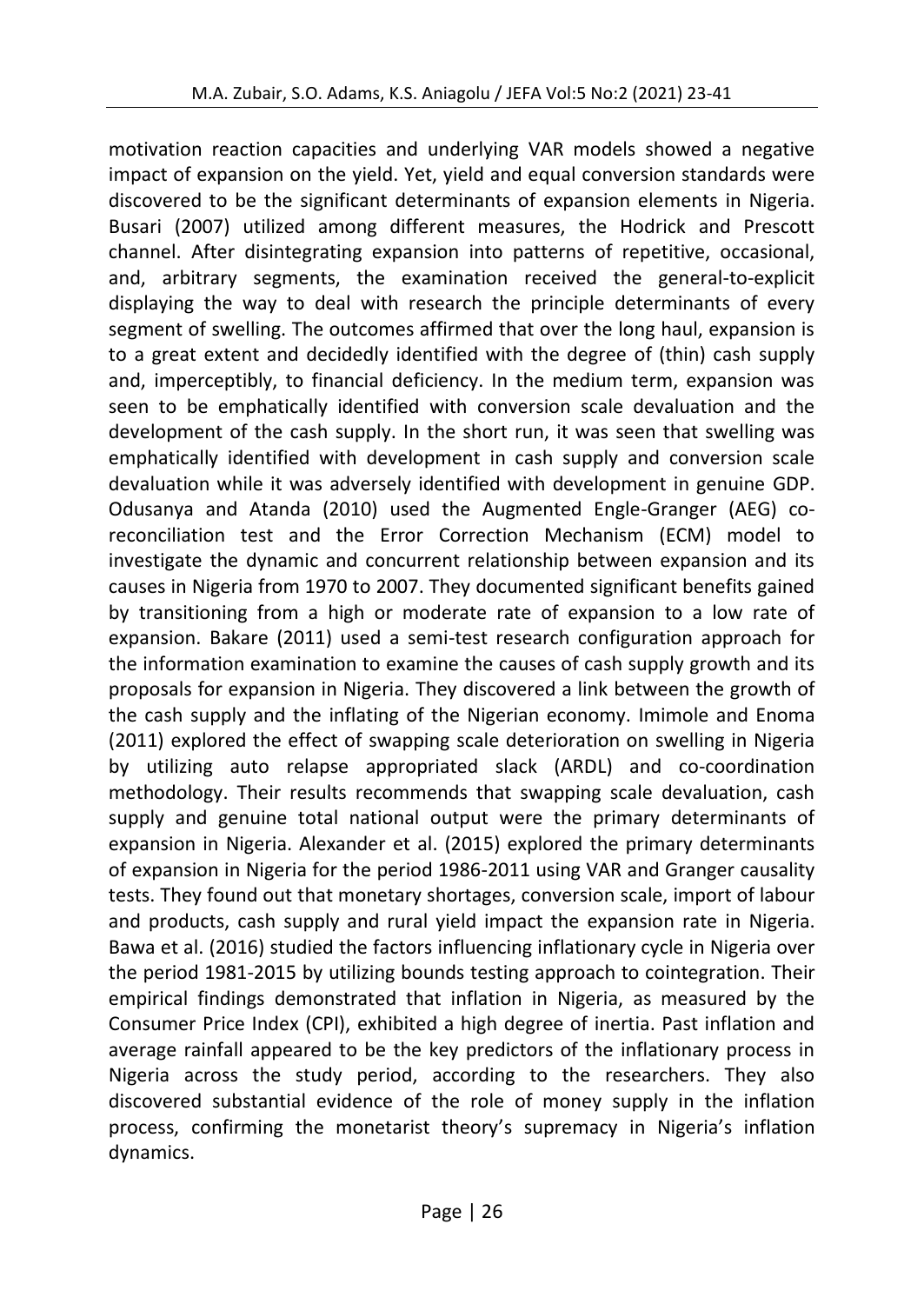In turn, this study aims at building a statistical model for Nigerian inflation and its determinants. It shall also identify the determinants responsible for the high inflation rate in the country and carry out a granger causality test to ascertain whether there exist bi-directional, uni-directional or no direction between the explanatory variables.

## **3. Materials and Methods**

#### **3.1. Source of Data**

The data used in this study are collected from the 2019 National Bureau of Statistics and Central Bank of Nigeria Statistical Bulletin. The data are collected from the period 1983 to 2020 for inflation rate, Consumer Price Index (CPI), interest rate, money supply, real income, real Gross Domestic Products (GDP), Foreign Exchange (FOREX) reserve, exchange rate, total imports and total export.

#### **3.2. Model Specification**

The study shall utilize nine explanatory variables, namely; CPI, interest rate, money supply, real income, real GDP, FOREX reserve, exchange rate, total imports and total export

# $\sum Y$

is Inflation Rate, is CPI, is Interest Rate, is Money Supply (M2), is Real Income,  $x$  is Real GDP (Gross Domestic Product), is Forex Reserve, is Exchange Rate, is Total Imports, is Total Exports, and is a disturbance term.

## **3.3. Ordinary Least Square Regression Model**

Regression analysis is widely used to test for the impact, influence or effect of one or more explanatory variables on the response variable. In restricted circumstances, regression analysis can be used to infer causal relationships between the independent and dependent variables. However, this can lead to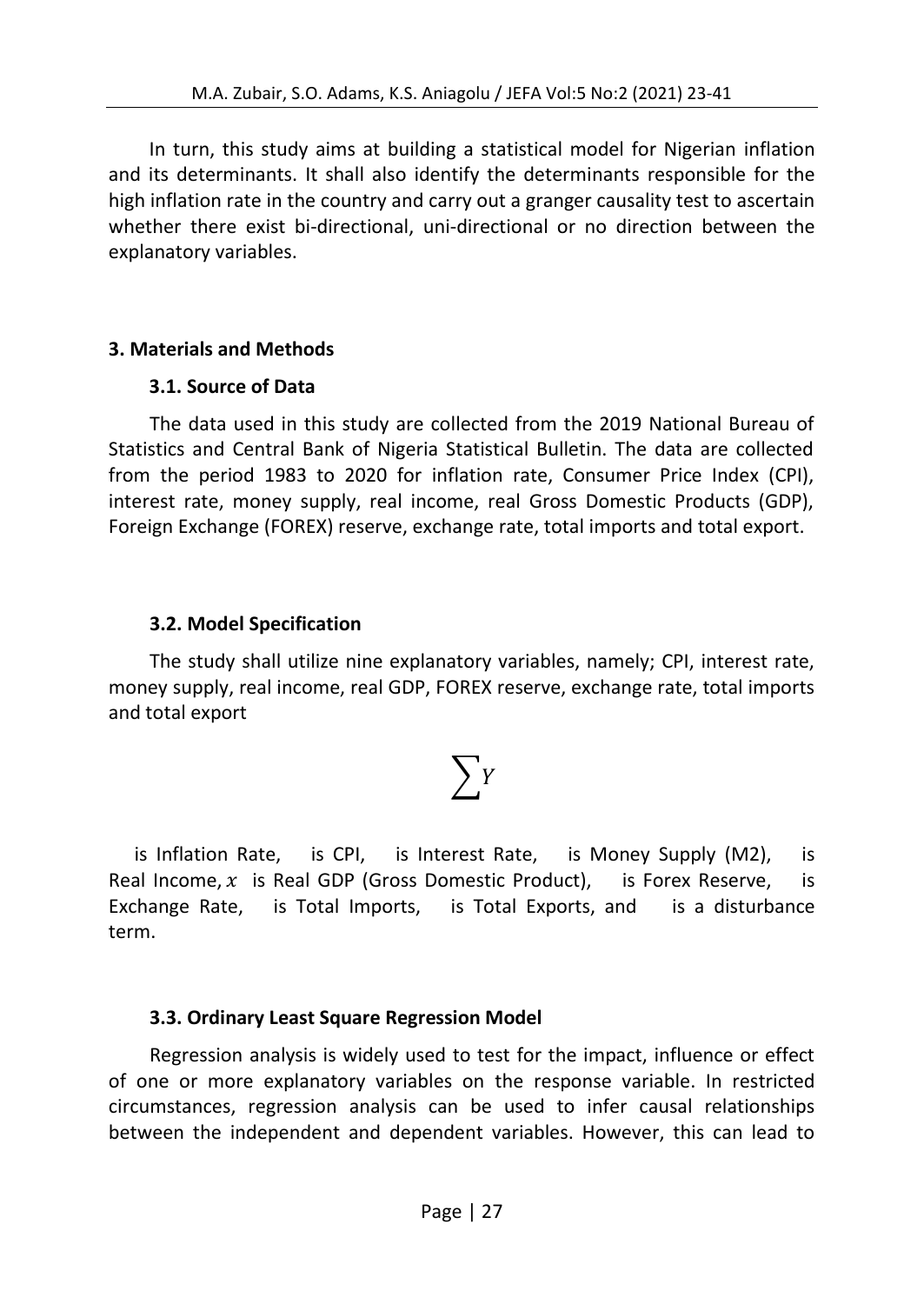illusions or false relationships, so caution is advisable. It is also used for prediction and forecasting (Farrar et al., 1967). For regression equation to be efficient, some assumptions are made about the stochastic error term. These assumptions are given below as follows:

## **Assumptions of Regression Analysis**

- i. The error is a random variable with a mean of zero conditional on the explanatory variables.
- ii. The independent variables are measured with no error. (If this is not so, modelling may be done instead of using errors-in-variables model techniques).
- iii. The independent variables (predictors) are linearly independent, i.e. it is not possible to express any predictor as a linear combination of the others.
- iv. The errors are uncorrelated, that is, the variance-covariance matrix of the errors is diagonal and each non-zero element is the variance of the error.
- v. The variance of the error is constant across observations (homoskedasticity). If not, weighted least squares or other methods might instead be used.

## **4. Results and Discussion**

## **4.1. Preliminary Test for Regression assumption**

## **Test for Stationarity**

This section of this research contains the test for stationarity for all variables involved. The time plot for all the variables is presented to examine the trend of the variables and subsequently, to check if the series is stationary and also differencing the series when found not stationary. The formal test was also conducted to corroborate the graphical analyses already displayed. The results are summarized in Figures 1-9 and Table 1.

From the result above, Figure 1 shows that Exchange Rate is non-stationary at the level. (The probability statistic also shows not significant with value 0.9426), while Figure 1b shows that Exchange Rate is stationary at  $1<sup>st</sup>$  difference. The probability statistic also shows significance with a value of 0.0000.

Table 4.5 produce an absolute value of the test statistic (2.0495) which is less than the absolute value of the 1% critical value (3.5777), 5% (2.9252) and 10%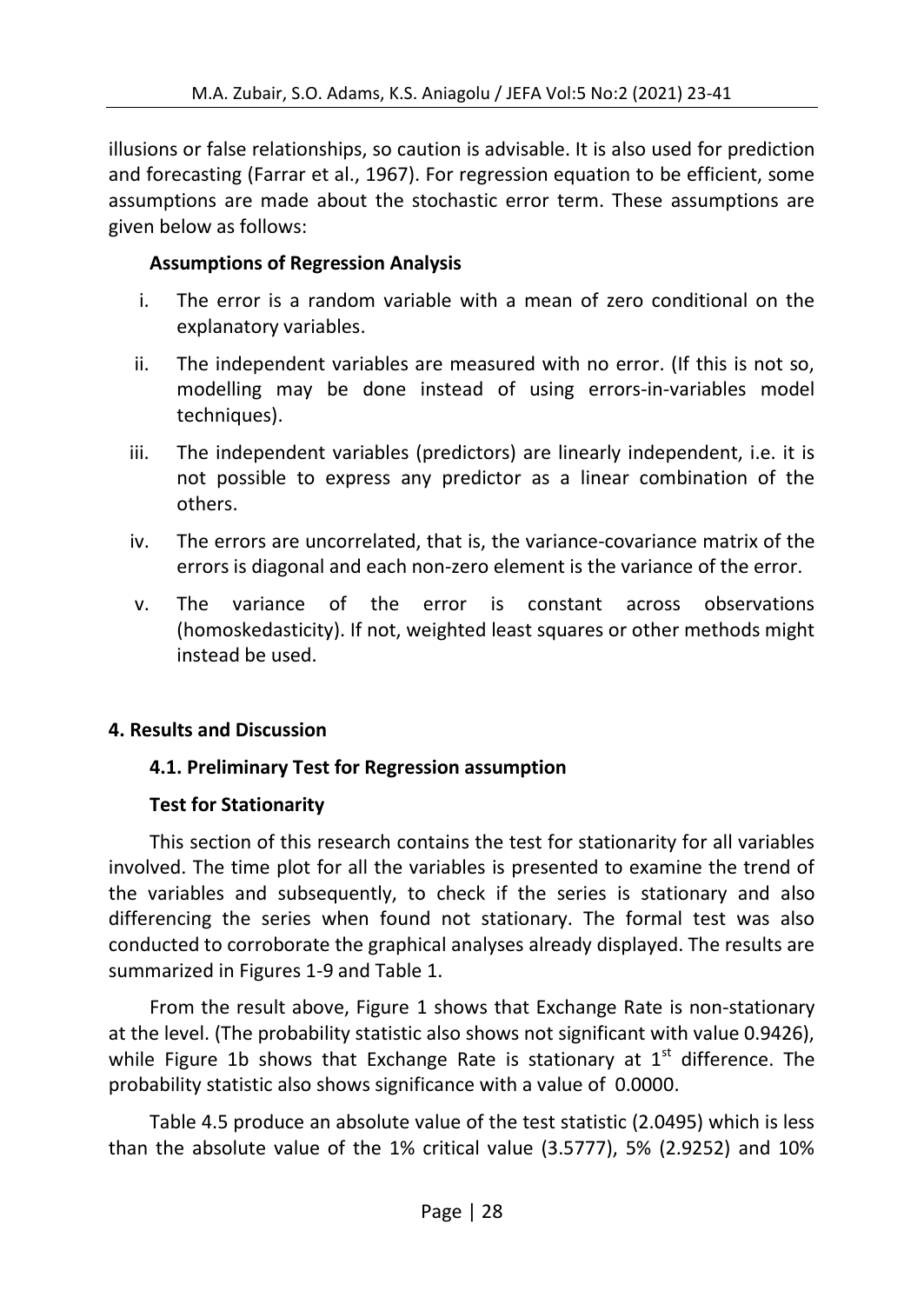critical value (2.6007). Therefore, we do not reject the null hypothesis and conclude that Forex Reserve is non-stationary at the level. (The probability statistic also shows not significant with value 0.2655), while Table 4.6 shows the absolute value of the test statistic (7.5796) which is greater than the absolute value of the 1%, 5% and 10% critical values (3.5812, 2.9266 and 2.9014). Therefore, we do not accept the null hypothesis and conclude that Forex Reserve is stationary at  $1<sup>st</sup>$  difference. The probability statistic also shows significance with a value of 0.0000. Figure 2 shows that Forex Reserve at level is non-stationary or has unit root while Figure 2b indicates that Forex Reserve has no unit root or it's stationary at First Difference. Figure 3 shows that the inflation rate is stationary at a level. The probability statistic also shows significance with a value of 0.0006. Figure 4 show that Interest Rate is non-stationary at the level. (The probability statistic also shows not significant with value 0.2655) while Figure 4b shows that Interest Rate met stationary at 1st difference. The probability statistic also shows significance with a value of 0.0000. Table 4.10 produce an absolute value of the test statistic (1.5703) which is less than the absolute value of the 1% critical value (3.5812), 5% (2.9266) and 10% critical value (2.6014). Therefore, we do not reject the null hypothesis and conclude that Money Supply is non-stationary at level. (The probability statistic also shows not significant with value 0.4894), while Table 4.11 shows the absolute value of the test statistic (14.9873) which is greater than the absolute value of the 1%, 5% and 10% critical values (3.5812, 2.9266 and 2.9014). Therefore, we do not accept the null hypothesis and conclude that Money Supply is stationary at 1st difference. The probability statistic also shows significance with a value of 0.0000.

Figure 5 shows that Money Supply at level is non-stationary or has unit root while Figure 5b indicates that Money Supply has no unit root or it's stationary at First Difference. Figure 6 shows that Real GDP is non-stationary at level. (The probability statistic also shows not significant with value 0.9587) While Figure 6b shows that Real GDP met stationary at  $1<sup>st</sup>$  difference. The probability statistic also shows significance with a value of 0.0000. Figure **7** shows that Real Income is nonstationary at level. (The probability statistic also shows not significant with value 0.8576), while Figure 7b shows that real Income met stationary at  $1<sup>st</sup>$  difference. The probability statistic also shows significance with a value of 0.0000. Figure 8 shows that Total Export is non-stationary at level. (The probability statistic also shows not significant with value 0.2445), while Figure 8b shows that Total Export is stationary at 1st difference. The probability statistic also shows significance with a value of 0.0000. Figure 9 shows that Total Import is non-stationary at level. (The probability statistic also shows not significant with value 0.4976), while Figure 9b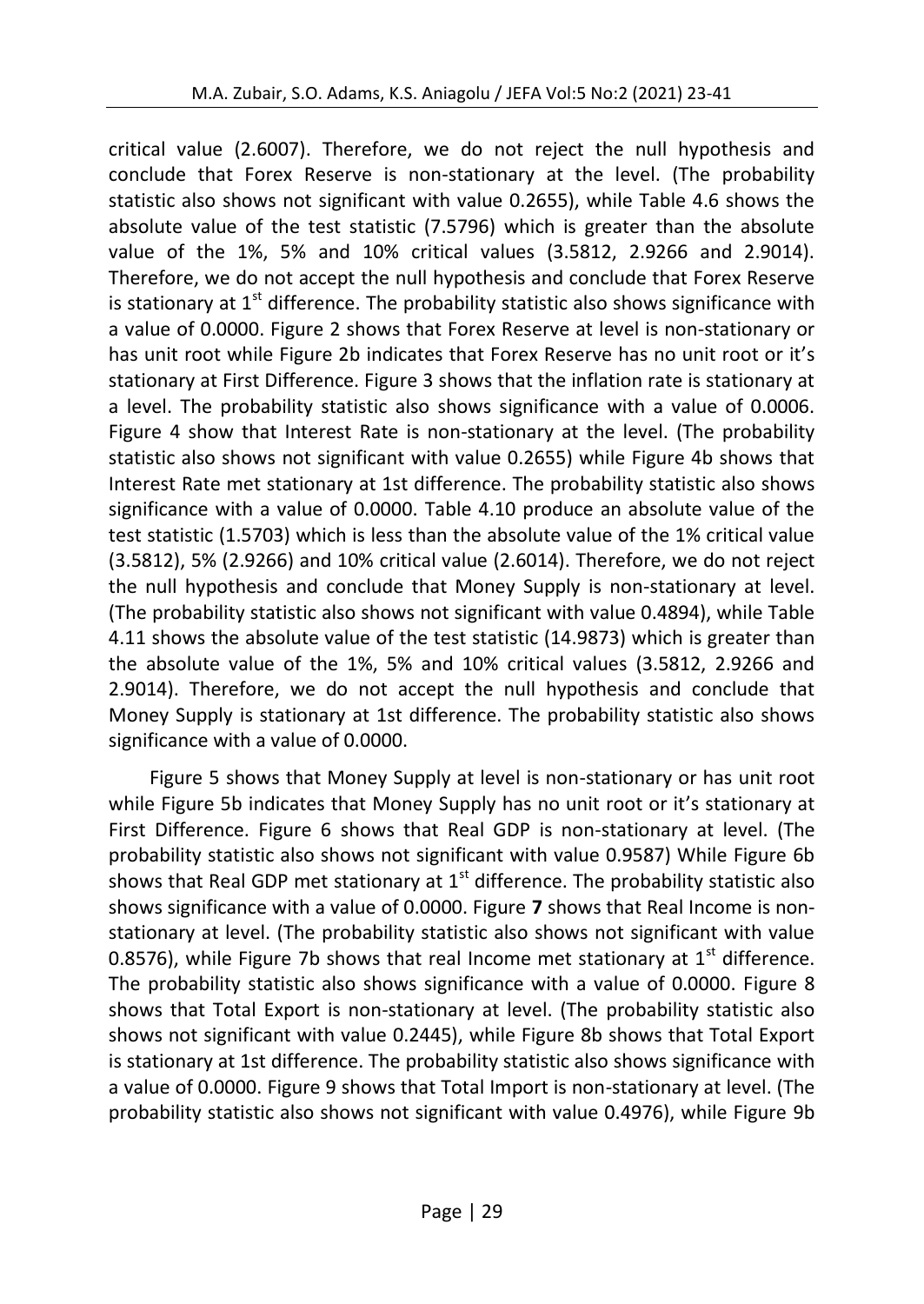shows that Total Import met stationary at  $1<sup>st</sup>$  difference. The probability statistic also shows significance with a value of 0.0000.



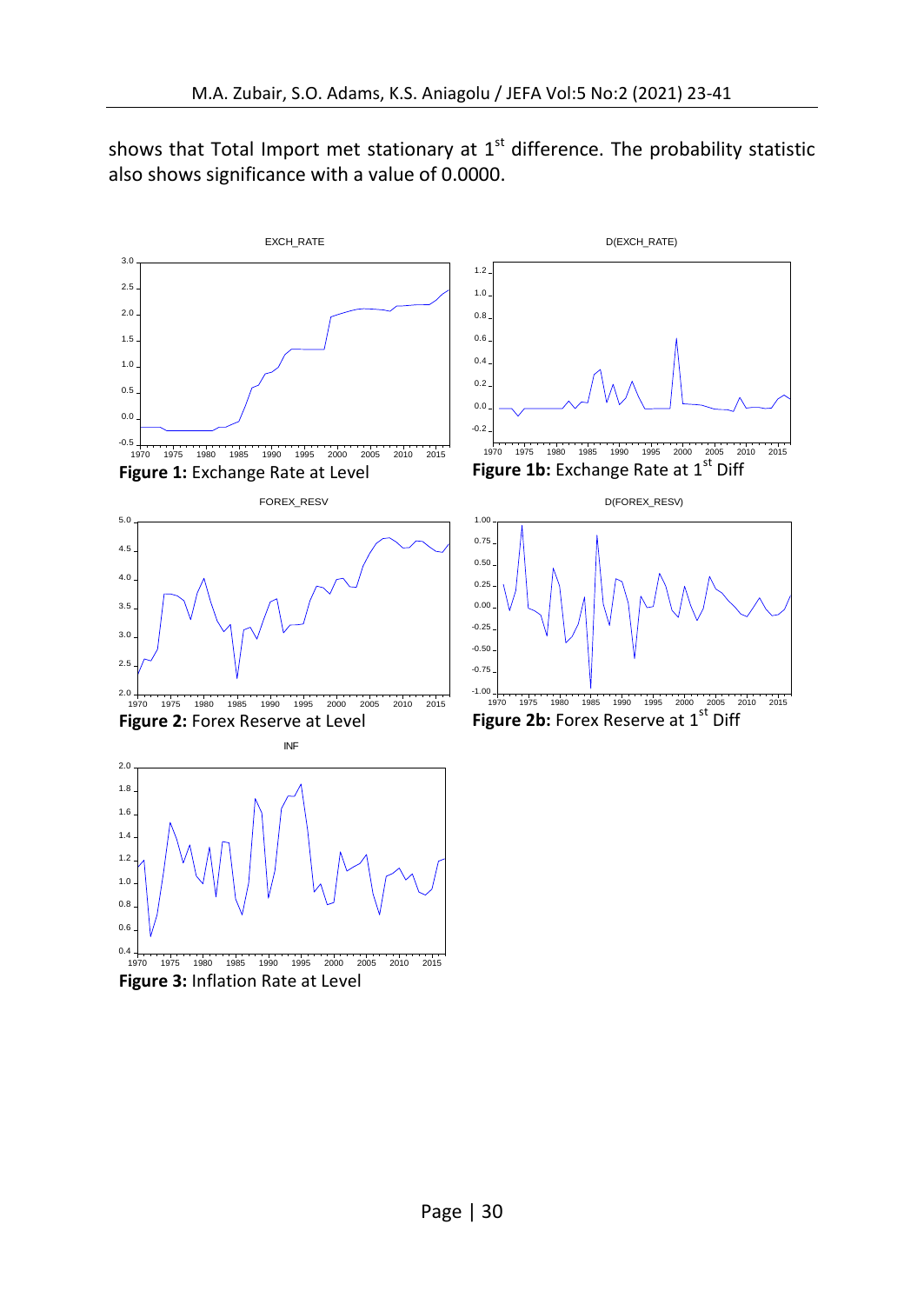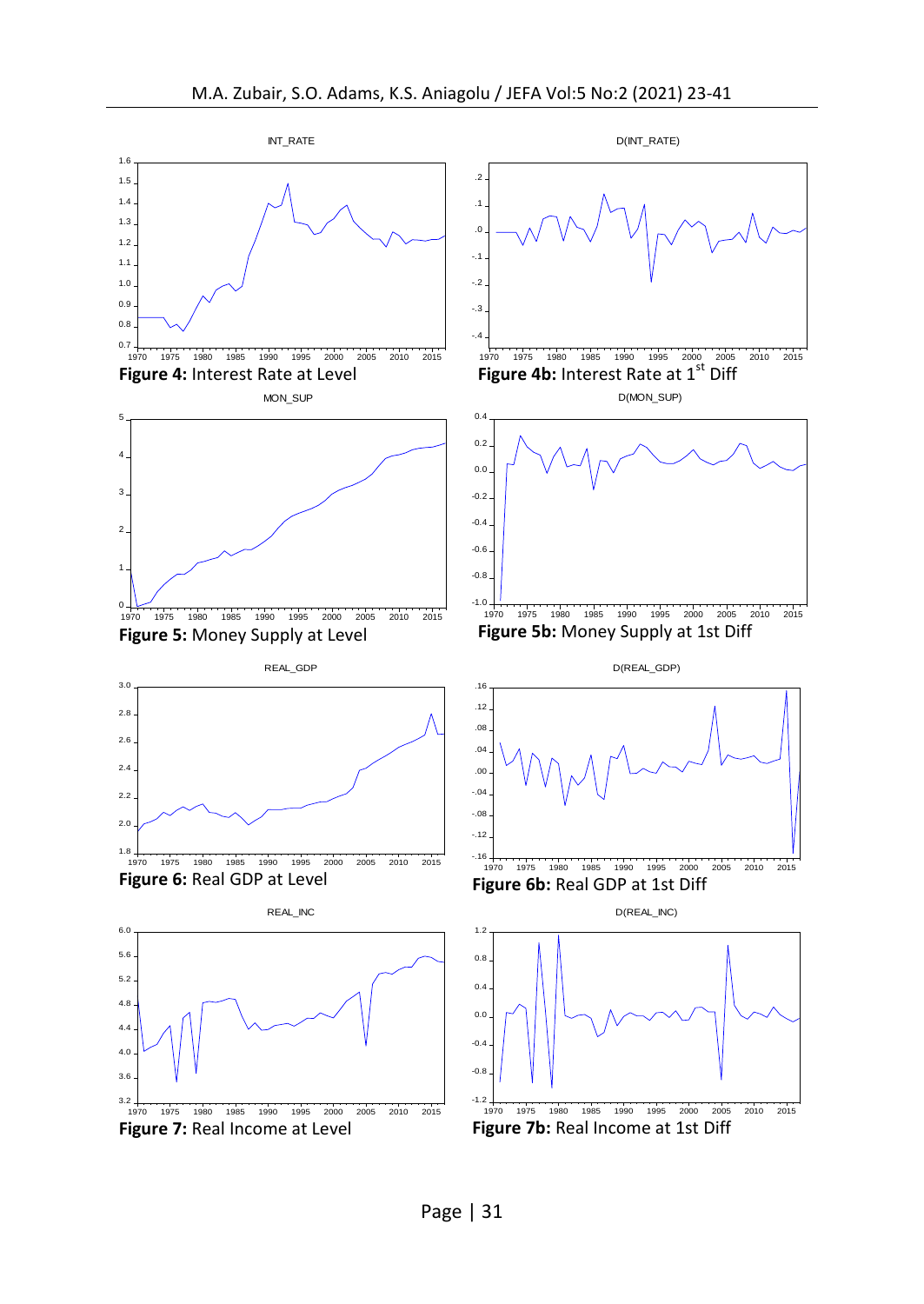

**Table 1.** ADF Test for Stationarity Results

| S/N <sub>O</sub> | <b>Variables</b>     | Level          | <b>First Difference</b> |
|------------------|----------------------|----------------|-------------------------|
| $\mathbf{1}$     | <b>CPI</b>           | Non stationary | Stationary              |
| $\mathbf{2}$     | <b>Exchange Rate</b> | Non stationary | Stationary              |
| 3                | <b>Forex Reserve</b> | Non stationary | Stationary              |
| 4                | Inflation Rate       | Stationary     |                         |
| 5                | Interest Rate        | Non stationary | Stationary              |
| 6                | Money Supply         | Non stationary | Stationary              |
| 7                | <b>Real GDP</b>      | Non stationary | Stationary              |
| 8                | Real Income          | Non stationary | Stationary              |
| 9                | <b>Total Export</b>  | Non stationary | Stationary              |
| 10               | Total Import         | Non stationary | Stationary              |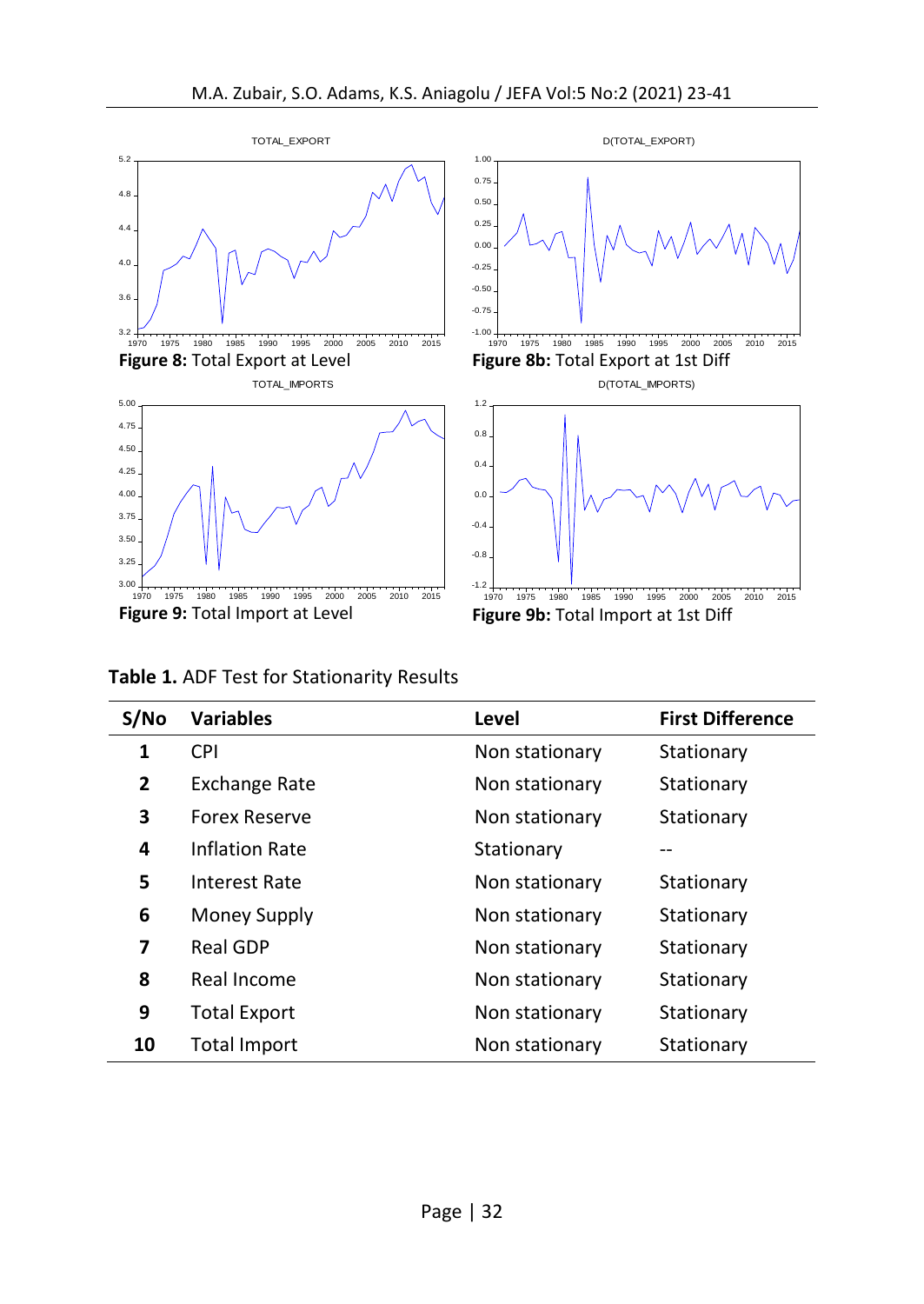## **Test for Autocorrelation using Breusch-Godfrey LM Test**

The Breush-Godfrey LM test for autocorrelation presented in Table 2 ascertains that serial correlation is absent in the model with a chi-square probability value of 0.0851 which is greater than (0.05) the level of significance.

## **Test for Heteroskedasticity**

From the chi-square result in Table 3 produce as a result of testing for heteroskedasticity, we could note that chi-square prob. (0.7133) is greater than 0.5 level of significance. Therefore, we do not reject the null hypothesis and conclude that the model is not suffering from heteroskedasticity.

## **Test for Normality**

The null hypothesis is that the residuals are normally distributed. Considering the chi-squared result of the test for normality presented in Figure 10, we could note that the probability value 0.7280 is greater than the critical value (0.05). Therefore, we cannot reject the null hypothesis and conclude that the residuals are normally distributed. Hence, the OLS used for this study is appropriate.

| <b>F-statistic</b> | 1.4899  | Prob. F(9,28)       | 0.2000 |
|--------------------|---------|---------------------|--------|
| Obs*R-squared      | 15.2195 | Prob. Chi-Square(9) | 0.0851 |

|  | Table 3. Heteroskedasticity Test: Breusch-Pagan-Godfrey |  |
|--|---------------------------------------------------------|--|
|--|---------------------------------------------------------|--|

| <b>F-statistic</b>         | 1.0601 | Prob. F(9,37)       | 0.4138 |
|----------------------------|--------|---------------------|--------|
| Obs*R-squared              | 9.6354 | Prob. Chi-Square(9) | 0.3808 |
| Scaled explained SS 6.2634 |        | Prob. Chi-Square(9) | 0.7133 |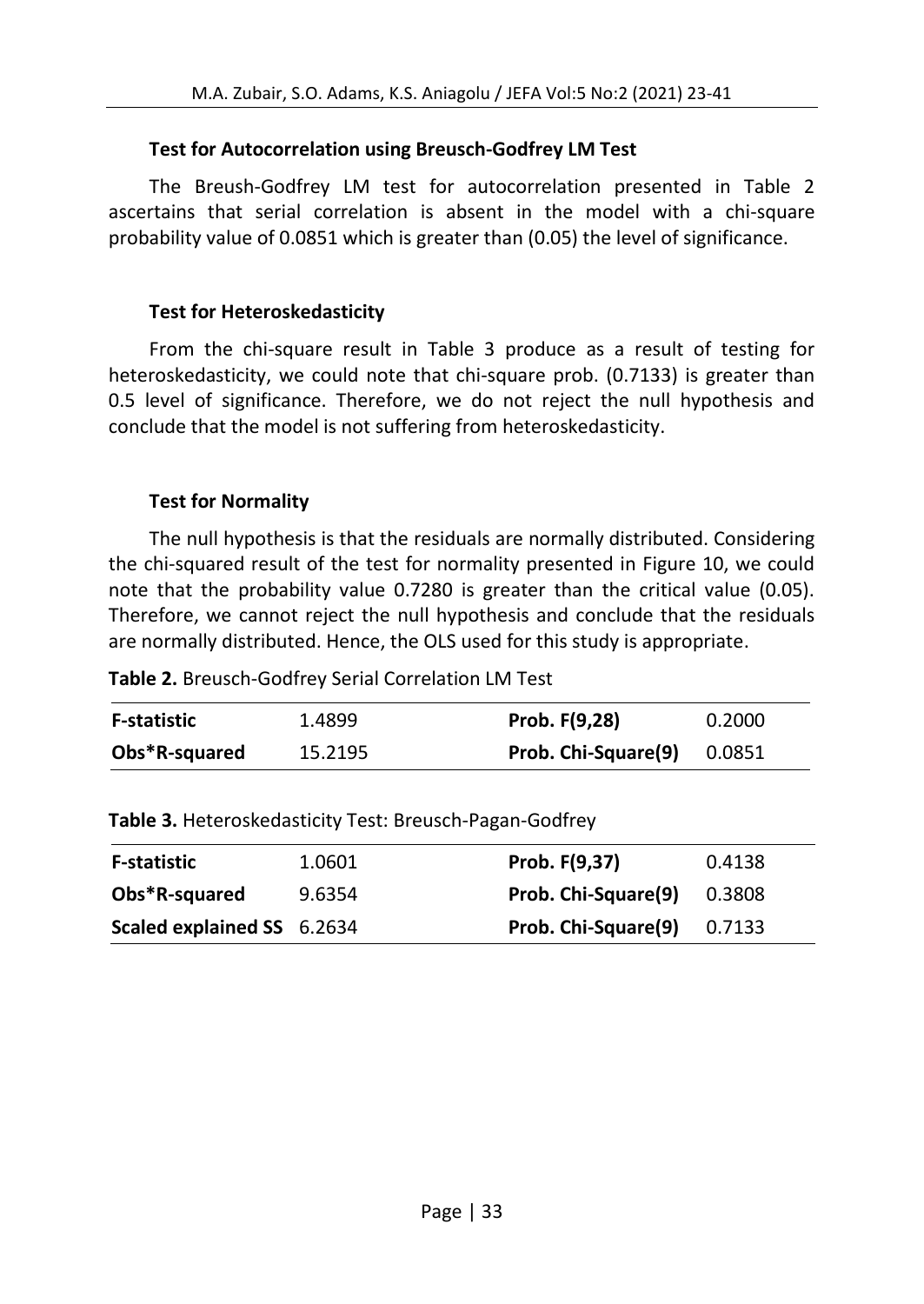

#### **4.2. Correlation Matrix**

Table 4 show that there exist a positive association between CPI and Inflation Rate, Exchange Rate and CPI, Interest Rate and Exchange Rate, Interest Rate and Forex Reserve, Money Supply and Inflation Rate, Money Supply and CPI, Money Supply and Exchange Rate, Money Supply and Forex Reserve, Money Supply and Interest Rate, RGDP and CPI, RGDP and RGDP and Forex Reserve, RGDP Interest Rate, RGDP and Money Supply, Real Income and CPI, Real Income and Money Supply, Real Income and RGDP, Export and CPI, Export and Forex reserve, Export and Interest Rate, Export and Money Supply, Export and RGDP, Export and Real Income, Import and Inflation Rate, Import and CPI and between Import and RGDP while the other are negative association. The probability result in the table shows that there exists a correlation between Interest Rate and Exchange Rate (0.0064), Money Supply and Forex Reserve (0.0007), RGDP and CPI (0.0000) and between Export and Money Supply (0.0405) since their probability value is less than 0.05 level of significance. While the rest are not correlated as their probability result values are greater than then level of significance (0.05).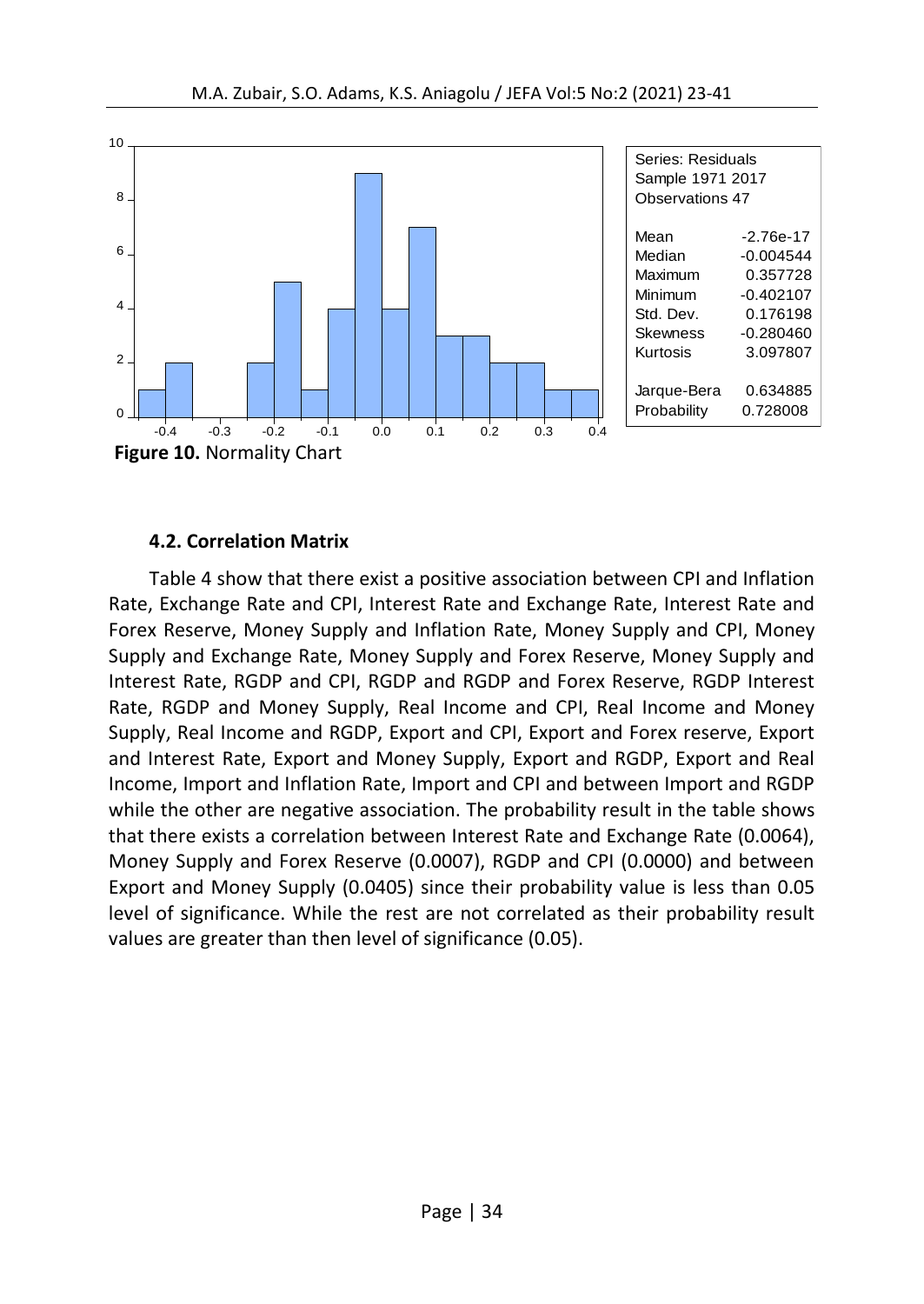|              | INF                | <b>DCPI</b>                                                                                                     | <b>DEXR</b>       | <b>DFXR</b>              | <b>DINT</b> | <b>DMS</b>       | <b>DRGD</b> | <b>DRINC</b>             | <b>DTEX</b> | <b>DTIM</b> |
|--------------|--------------------|-----------------------------------------------------------------------------------------------------------------|-------------------|--------------------------|-------------|------------------|-------------|--------------------------|-------------|-------------|
| <b>INF</b>   | ۰                  |                                                                                                                 |                   |                          |             |                  |             |                          |             |             |
| <b>DCPI</b>  | 0.0048             | $\sim$                                                                                                          |                   |                          |             |                  |             |                          |             |             |
| <b>DEXR</b>  | $-0.0776$ 0.0027   |                                                                                                                 |                   |                          |             |                  |             |                          |             |             |
| <b>DFXR</b>  | $-0.1306$          | $-0.0025$                                                                                                       | $-0.0521$         | $\overline{\phantom{a}}$ |             |                  |             |                          |             |             |
| <b>DINT</b>  | $-0.0647$          | $-0.0594$                                                                                                       | $0.4048***0.0914$ |                          |             |                  |             |                          |             |             |
| <b>DMS</b>   | 0.1295             | 0.1549                                                                                                          | 0.0305            | $0.4928***0.0275$        |             |                  |             |                          |             |             |
| <b>DRGDP</b> |                    | $-0.0134$ $0.8940***$ $-0.0723$                                                                                 |                   | 0.0109                   | 0.0657      | 0.1215           | $\sim$      |                          |             |             |
| <b>DRINC</b> | $-0.0904$ $0.0933$ |                                                                                                                 | $-0.1440$         | $-0.0782$                | $-0.1097$   | 0.1175           | 0.0074      | $\overline{\phantom{a}}$ |             |             |
| <b>DTEX</b>  | $-0.0269$          | 0.1190                                                                                                          | $-0.0750$         | 0.2304                   | 0.0166      | $0.3101**0.1122$ |             | 0.0883                   |             |             |
| <b>DTIM</b>  | 0.1920             | 0.0486                                                                                                          | $-0.2110$         | $-0.0815$                | -0.2006     | -0.0801          | 0.0862      | $-0.1208$                | $-0.1860 -$ |             |
|              |                    | Aliance: 꽃꽃꽃, 꽃꽃 chail 꽃 the discussed AOV, EOV, chail AOOV, chanterised atomities are leaded as accepted atomi |                   |                          |             |                  |             |                          |             |             |

|  | <b>Table 4. Correlation Matrix</b> |  |
|--|------------------------------------|--|
|--|------------------------------------|--|

**Notes:** \*\*\*, \*\* and \* indicates 1%, 5%, and 10% statistical significance levels respectively.

#### **4.3. Ordinary Least Square Test**

OLS analysis accounts R-squared value of 0.6613, which indicates that 66.13% of the total variation in the inflation rate can be explained by the explanatory variables.

| <b>Variable</b>    | <b>Coefficient</b> | Std. Error            | t-Statistic | Prob.     |
|--------------------|--------------------|-----------------------|-------------|-----------|
| D(CPI)             | 3.5207             | 0.4424                | 7.9580      | 0.0000    |
| D(EXCH_RATE)       | $-0.3792$          | 0.2865                | $-1.3233$   | 0.1938    |
| D(FOREX RESV)      | $-0.1226$          | 0.0987                | $-1.2418$   | 0.2221    |
| D(INT RATE)        | 0.4619             | 0.5969                | 0.7737      | 0.4440    |
| D(MON_SUP)         | $-0.1499$          | 0.1921                | $-0.7803$   | 0.4401    |
| D(REAL_GDP)        | $-0.1898$          | 0.7157                | $-0.2651$   | 0.7923    |
| D(REAL INC)        | $-0.1124$          | 0.0812                | -1.3847     | 0.1744    |
| D(TOTAL EXPORT)    | 0.1510             | 0.1300                | 1.1614      | 0.2529    |
| D(TOTAL IMPORTS)   | $-0.0390$          | 0.1021                | $-0.3818$   | 0.7047    |
| C                  | 0.9395             | 0.0482                | 19.4742     | 0.0000    |
| R-squared          | 0.6613             | Mean dependent var    |             | 1.1543    |
| Adjusted R-squared | 0.5789             | S.D. dependent var    |             | 0.3027    |
| S.E. of regression | 0.1964             | Akaike info criterion |             | $-0.2303$ |
| Sum squared resid  | 1.4280             | Schwarz criterion     |             | 0.1632    |
| Log likelihood     | 15.414             | Hannan-Quinn criter.  |             | $-0.0822$ |
| F-statistic        | 8.0282             | Durbin-Watson stat    |             | 2.6880    |
| Prob(F-statistic)  | 0.0000             |                       |             |           |

**Table 5.** Multiple Regression Analysis Result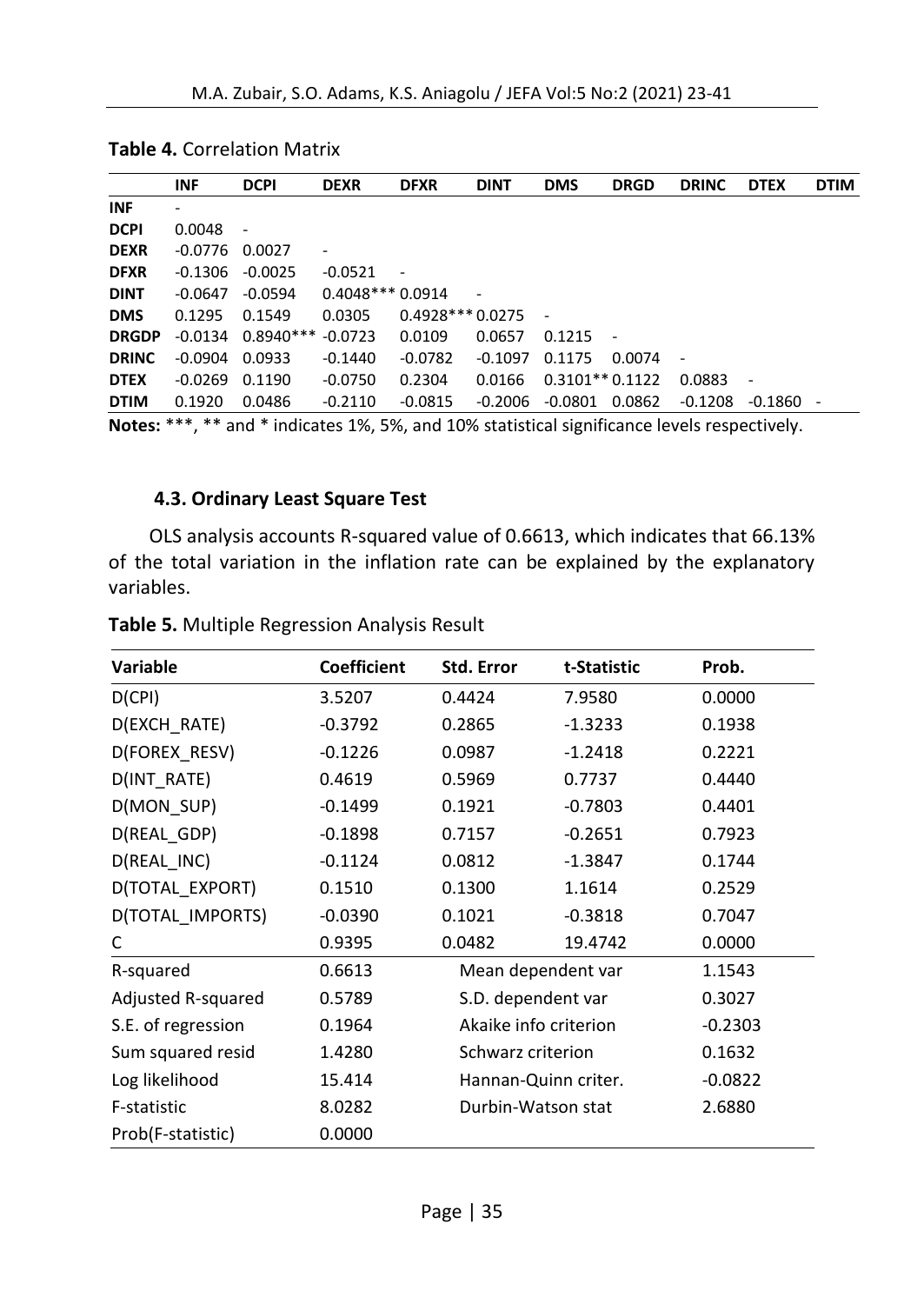The coefficient column on the table above shows the values by which the inflation rate was influenced by the independent variable, which could either be positive or negative. When it's positive, it means the inflation rate and the variable move in the same direction and is inversely related when it's negative. For example: For every unit change in interest rate, the inflation rate increases by 0.46. A unit change in CPI will increase inflation by 3.52. If the money supply changes by 1 unit, the inflation rate will decrease by 0.15. A unit change in the exchange rate will decrease inflation by 0.18. The Parameters of the model was estimated using the student T-test where only the CPI was found to be statistically significant (P<0.05). The F-test (0.000) shows that the explanatory variables have a significant effect on the inflation rate. The OLS model is thus given as:

InfRate = 0.9395 + 3.5208\*CPI – 0.3792\*ExRate – 0.1227\*ForexRes + 0.4619\*IntRate – 0.1499\*MonSup – 0.1898\*RGDP – 0.1125\*RInc + 0.1510\*Export – 0.0390\*Import.

## **4.4. Granger Causality Test**

Table 6 shows unidirectional causalities between variables. It reveals that Exchange Rates has granger causality to Inflation in Nigeria at 5% significance level. Moreover, Real GDP and CPI has bi-directional causality between themselves which are statistically significant at 1% level.

| <b>Null Hypothesis</b>                 | Obs | F-Stat. | Prob.  |
|----------------------------------------|-----|---------|--------|
| DCPI does not Granger Cause INF        | 42  | 0.5318  | 0.5920 |
| INF does not Granger Cause DCPI        | 42  | 0.0653  | 0.9369 |
| DEXCH RATE does not Granger Cause INF  | 45  | 3.4590  | 0.0412 |
| INF does not Granger Cause DEXCH RATE  | 45  | 0.7681  | 0.4706 |
| DFOREX RESV does not Granger Cause INF | 45  | 0.3269  | 0.7231 |
| INF does not Granger Cause DFOREX RESV | 45  | 0.1191  | 0.8881 |
| DINT RATE does not Granger Cause INF   | 45  | 0.6179  | 0.5442 |
| INF does not Granger Cause DINT RATE   | 45  | 1.9884  | 0.1502 |
| DMON SUP does not Granger Cause INF    | 45  | 2.1772  | 0.1266 |
| INF does not Granger Cause DMON SUP    | 45  | 0.6091  | 0.5488 |
| DREAL GDP does not Granger Cause INF   | 44  | 0.9371  | 0.4004 |
| INF does not Granger Cause DREAL GDP   | 44  | 0.5058  | 0.6069 |
| DREAL INC does not Granger Cause INF   | 45  | 1.5382  | 0.2272 |

**Table 6.** Pairwise Granger Causality Test Result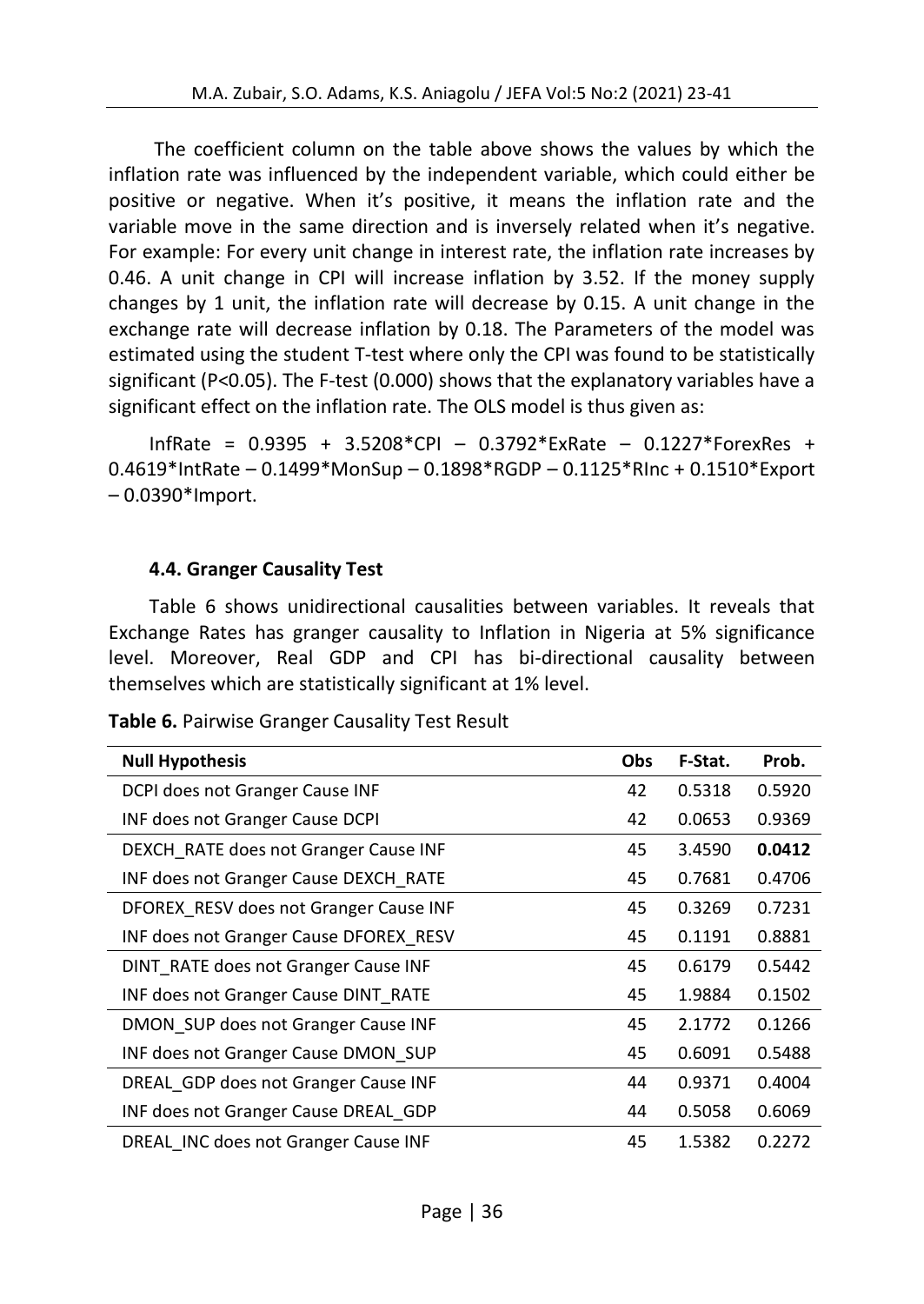| M.A. Zubair, S.O. Adams, K.S. Aniagolu / JEFA Vol:5 No:2 (2021) 23-41 |  |
|-----------------------------------------------------------------------|--|
|-----------------------------------------------------------------------|--|

| INF does not Granger Cause DREAL_INC             | 45 | 0.2122  | 0.8097 |
|--------------------------------------------------|----|---------|--------|
| DTOTAL EXPORT does not Granger Cause INF         | 45 | 0.6187  | 0.5437 |
| INF does not Granger Cause DTOTAL_EXPORT         | 45 | 1.1050  | 0.3411 |
| DTOTAL IMPORTS does not Granger Cause INF        | 45 | 4.1942  | 0.0222 |
| INF does not Granger Cause DTOTAL IMPORTS        | 45 | 0.1212  | 0.8862 |
| DEXCH_RATE does not Granger Cause DCPI           | 42 | 0.7129  | 0.4968 |
| DCPI does not Granger Cause DEXCH_RATE           | 42 | 0.0370  | 0.9637 |
| DFOREX RESV does not Granger Cause DCPI          | 42 | 0.0412  | 0.9597 |
| DCPI does not Granger Cause DFOREX_RESV          | 42 | 0.2787  | 0.7584 |
| DINT_RATE does not Granger Cause DCPI            | 42 | 1.5515  | 0.2254 |
| DCPI does not Granger Cause DINT_RATE            | 42 | 0.0102  | 0.9898 |
| DMON_SUP does not Granger Cause DCPI             | 42 | 1.1432  | 0.3298 |
| DCPI does not Granger Cause DMON_SUP             | 42 | 0.4749  | 0.6257 |
| DREAL GDP does not Granger Cause DCPI            | 42 | 7.2660  | 0.0022 |
| DCPI does not Granger Cause DREAL GDP            | 42 | 13.9845 | 0.0000 |
| DREAL INC does not Granger Cause DCPI            | 42 | 0.5147  | 0.6019 |
| DCPI does not Granger Cause DREAL_INC            | 42 | 0.8561  | 0.4331 |
| DTOTAL EXPORT does not Granger Cause DCPI        | 42 | 0.1703  | 0.8441 |
| DCPI does not Granger Cause DTOTAL_EXPORT        | 42 | 1.5719  | 0.2212 |
| DTOTAL IMPORTS does not Granger Cause DCPI       | 42 | 0.0868  | 0.9170 |
| DCPI does not Granger Cause DTOTAL_IMPORTS       | 42 | 0.3088  | 0.7362 |
| DFOREX RESV does not Granger Cause DEXCH RATE    | 45 | 0.4775  | 0.6238 |
| DEXCH_RATE does not Granger Cause DFOREX_RESV    | 45 | 0.0340  | 0.9666 |
| DINT_RATE does not Granger Cause DEXCH_RATE      | 45 | 0.0582  | 0.9435 |
| DEXCH_RATE does not Granger Cause DINT_RATE      | 45 | 2.2945  | 0.1139 |
| DMON SUP does not Granger Cause DEXCH RATE       | 45 | 1.1354  | 0.3314 |
| DEXCH_RATE does not Granger Cause DMON_SUP       | 45 | 0.0264  | 0.9740 |
| DREAL_GDP does not Granger Cause DEXCH_RATE      | 43 | 0.5628  | 0.5743 |
| DEXCH_RATE does not Granger Cause DREAL_GDP      | 43 | 0.2975  | 0.7444 |
| DREAL_INC does not Granger Cause DEXCH_RATE      | 45 | 0.0107  | 0.9894 |
| DEXCH_RATE does not Granger Cause DREAL_INC      | 45 | 1.3380  | 0.2739 |
| DTOTAL_EXPORT does not Granger Cause DEXCH_RATE  | 45 | 1.8392  | 0.1721 |
| DEXCH_RATE does not Granger Cause DTOTAL_EXPORT  | 45 | 0.0037  | 0.9963 |
| DTOTAL_IMPORTS does not Granger Cause DEXCH_RATE | 45 | 0.0306  | 0.9699 |
| DEXCH_RATE does not Granger Cause DTOTAL_IMPORTS | 45 | 1.3019  | 0.2833 |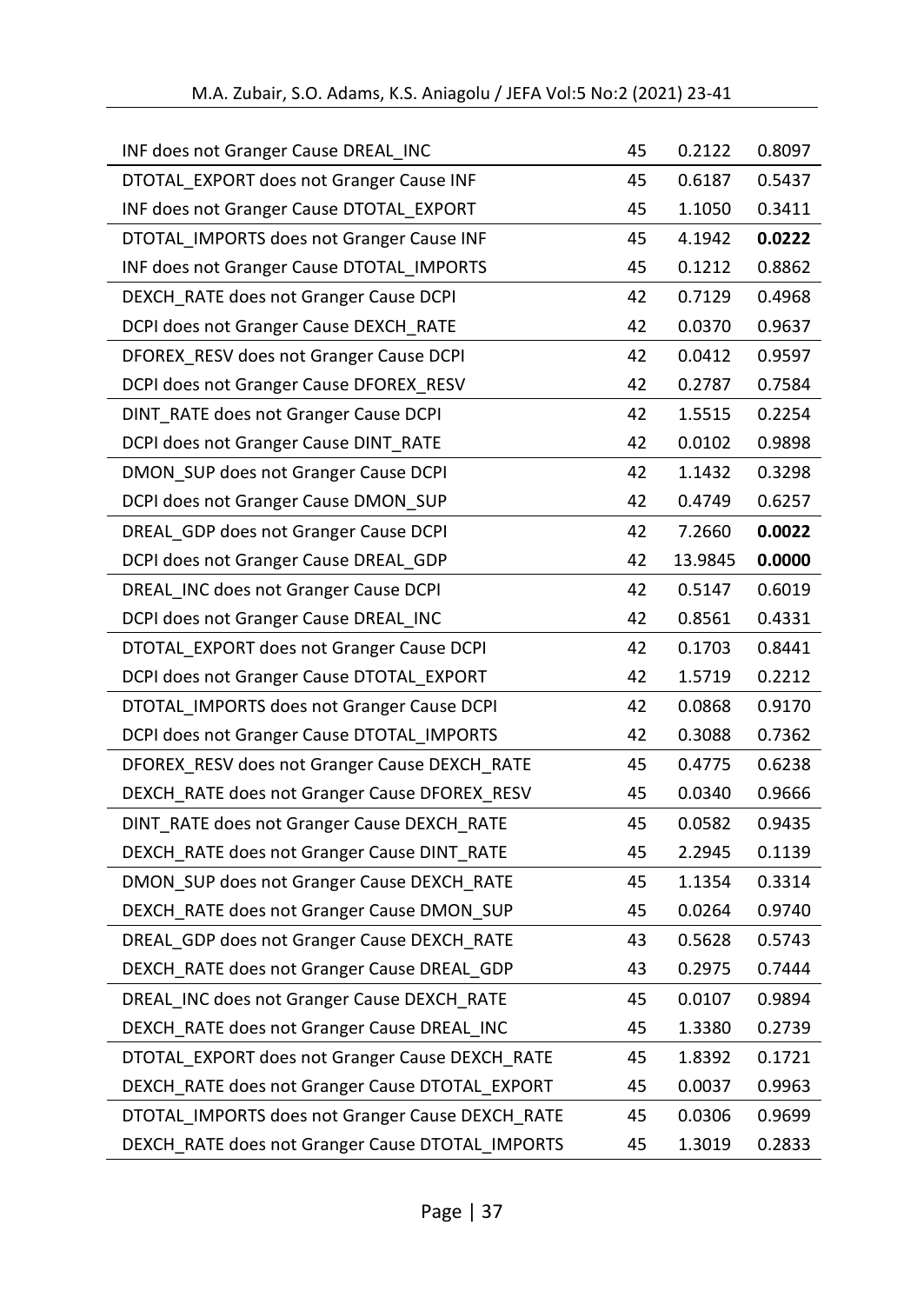| DINT_RATE does not Granger Cause DFOREX_RESV      | 45 | 0.6363 | 0.5345 |
|---------------------------------------------------|----|--------|--------|
| DFOREX_RESV does not Granger Cause DINT_RATE      | 45 | 0.3295 | 0.7212 |
| DMON SUP does not Granger Cause DFOREX RESV       | 45 | 4.4631 | 0.0178 |
| DFOREX RESV does not Granger Cause DMON SUP       | 45 | 0.0667 | 0.9356 |
| DREAL GDP does not Granger Cause DFOREX RESV      | 43 | 0.5270 | 0.5947 |
| DFOREX_RESV does not Granger Cause DREAL_GDP      | 43 | 0.2584 | 0.7736 |
| DREAL_INC does not Granger Cause DFOREX_RESV      | 45 | 0.7070 | 0.4992 |
| DFOREX_RESV does not Granger Cause DREAL_INC      | 45 | 0.1234 | 0.8842 |
| DTOTAL_EXPORT does not Granger Cause DFOREX_RESV  | 45 | 5.9146 | 0.0056 |
| DFOREX_RESV does not Granger Cause DTOTAL_EXPORT  | 45 | 2.3555 | 0.1079 |
| DTOTAL_IMPORTS does not Granger Cause DFOREX_RESV | 45 | 1.1622 | 0.3231 |
| DFOREX_RESV does not Granger Cause DTOTAL_IMPORTS | 45 | 3.7932 | 0.0310 |
| DMON_SUP does not Granger Cause DINT_RATE         | 45 | 0.7758 | 0.4672 |
| DINT_RATE does not Granger Cause DMON_SUP         | 45 | 0.0406 | 0.9603 |
| DREAL GDP does not Granger Cause DINT RATE        | 43 | 0.6540 | 0.5257 |
| DINT_RATE does not Granger Cause DREAL_GDP        | 43 | 0.4379 | 0.6486 |
| DREAL INC does not Granger Cause DINT RATE        | 45 | 0.1776 | 0.8379 |
| DINT_RATE does not Granger Cause DREAL_INC        | 45 | 0.2419 | 0.7863 |
| DTOTAL EXPORT does not Granger Cause DINT RATE    | 45 | 0.4587 | 0.6354 |
| DINT_RATE does not Granger Cause DTOTAL_EXPORT    | 45 | 0.5906 | 0.5587 |
| DTOTAL IMPORTS does not Granger Cause DINT RATE   | 45 | 0.3273 | 0.7228 |
| DINT_RATE does not Granger Cause DTOTAL_IMPORTS   | 45 | 0.1208 | 0.8865 |
| DREAL_GDP does not Granger Cause DMON_SUP         | 43 | 0.0222 | 0.9780 |
| DMON_SUP does not Granger Cause DREAL_GDP         | 43 | 0.3899 | 0.6798 |
| DREAL_INC does not Granger Cause DMON_SUP         | 45 | 0.8506 | 0.4347 |
| DMON SUP does not Granger Cause DREAL INC         | 45 | 2.0896 | 0.1370 |
| DTOTAL_EXPORT does not Granger Cause DMON_SUP     | 45 | 7.0649 | 0.0024 |
| DMON SUP does not Granger Cause DTOTAL EXPORT     | 45 | 0.6069 | 0.5500 |
| DTOTAL_IMPORTS does not Granger Cause DMON_SUP    | 45 | 1.9561 | 0.1547 |
| DMON_SUP does not Granger Cause DTOTAL_IMPORTS    | 45 | 1.7632 | 0.1846 |
| DREAL INC does not Granger Cause DREAL GDP        | 43 | 0.4878 | 0.6178 |
| DREAL_GDP does not Granger Cause DREAL_INC        | 43 | 1.0271 | 0.3678 |
| DTOTAL_EXPORT does not Granger Cause DREAL_GDP    | 43 | 0.4050 | 0.6698 |
| DREAL_GDP does not Granger Cause DTOTAL_EXPORT    | 43 | 1.5526 | 0.2248 |
| DTOTAL_IMPORTS does not Granger Cause DREAL_GDP   | 43 | 0.0594 | 0.9424 |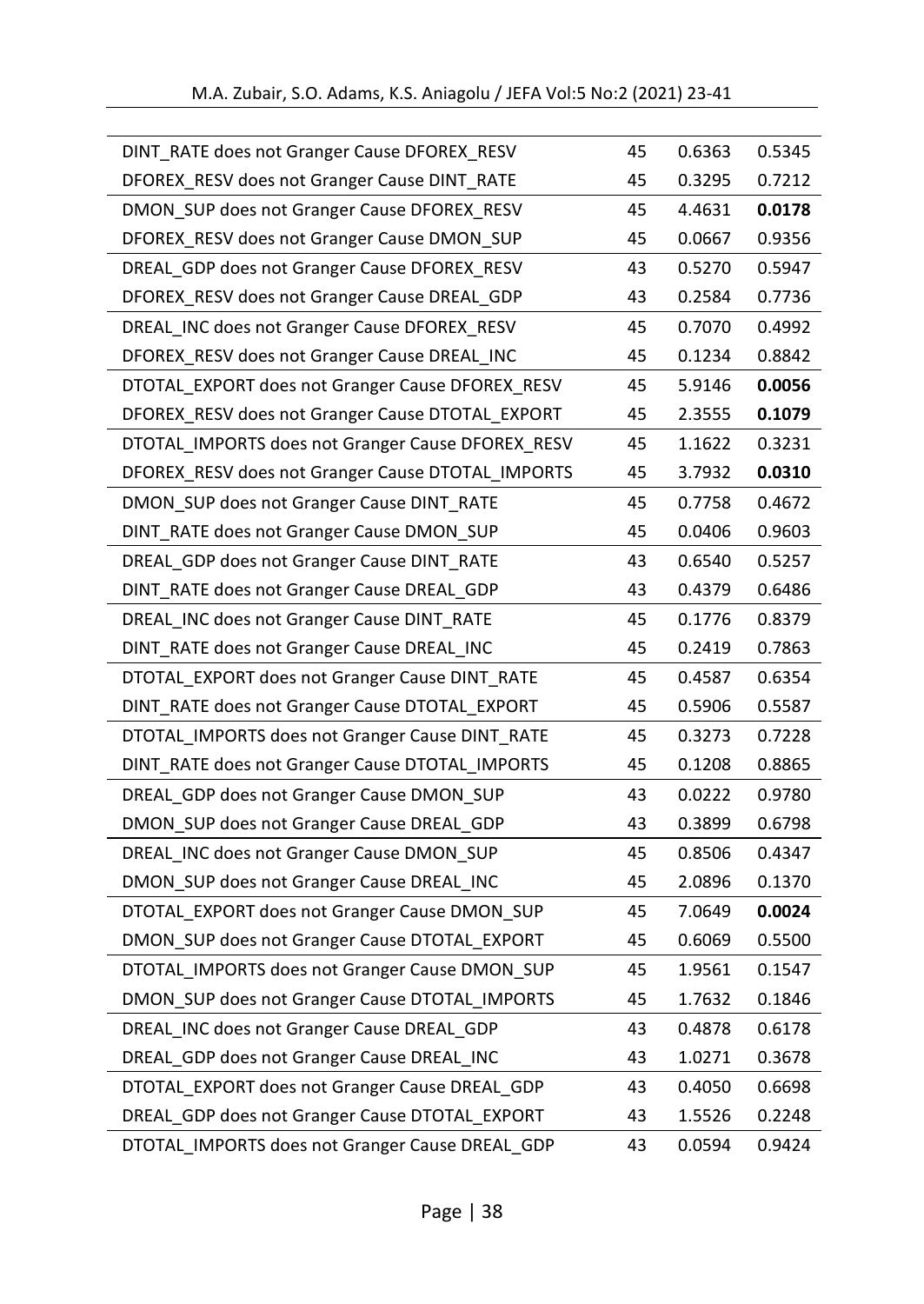| DREAL GDP does not Granger Cause DTOTAL IMPORTS     | 43 | 0.2731 | 0.7625 |
|-----------------------------------------------------|----|--------|--------|
| DTOTAL EXPORT does not Granger Cause DREAL INC      | 45 | 0.5705 | 0.5697 |
| DREAL INC does not Granger Cause DTOTAL EXPORT      | 45 | 0.3462 | 0.7095 |
| DTOTAL IMPORTS does not Granger Cause DREAL INC     | 45 | 0.7844 | 0.4633 |
| DREAL INC does not Granger Cause DTOTAL IMPORTS     | 45 | 6.0958 | 0.0049 |
| DTOTAL IMPORTS does not Granger Cause DTOTAL EXPORT | 45 | 6.9035 | 0.0027 |
| DTOTAL EXPORT does not Granger Cause DTOTAL IMPORTS | 45 | 0.5997 | 0.5538 |

#### **5. Discussion and Conclusion**

The purpose of this study is to build a statistical model for Nigerian inflation and its determinants. The problems of inflation are undoubtedly surmountable if only the constituted authorities would demonstrate their dexterity in the implementations of the necessary policies to curb the menace. Since one of the components that are relatively under the control of the monetary authority in Nigeria is the nominal effective interest rate, efforts must be made to ensure interest rate stability to stem inflationary tendencies. Also, the government must put in place measures that will reduce the impact of total imports on domestic inflation. This can be achieved by reducing the dependence of the economy on imported goods and find means of appreciating our local products. Government should reduce the money supply though it has been one-sided as the rich become richer and the poor becoming poorer which is not fair. Government should also stimulate the productive capacity of the economy, especially the agricultural sector to increase the aggregate supply of food products so that prices will come down and consequently reduce the rate of inflation.

This research work shows that the series does not suffer from serial correlation, heteroskedasticity and its residuals are normality distributed. It was also discovered that only the Inflation rate was stationary at level while CPI, Exchange Rate, Forex Reserve, Interest Rate, Money Supply RGDP, Real Income Export and Import attains stationarity at the first difference.

The correlation result shows that there exists a correlation between Interest Rate and Exchange Rate, Money Supply and Forex Reserve, RGDP and CPI and between Export and Money Supply since their probability value is less than 0.05 level of significance. While the rest are not correlated as their probability result values are greater than the level of significance (0.05).

We found out that 66.13% of the total variation in the inflation rate can be explained by the explanatory variables. It was also observed from the result that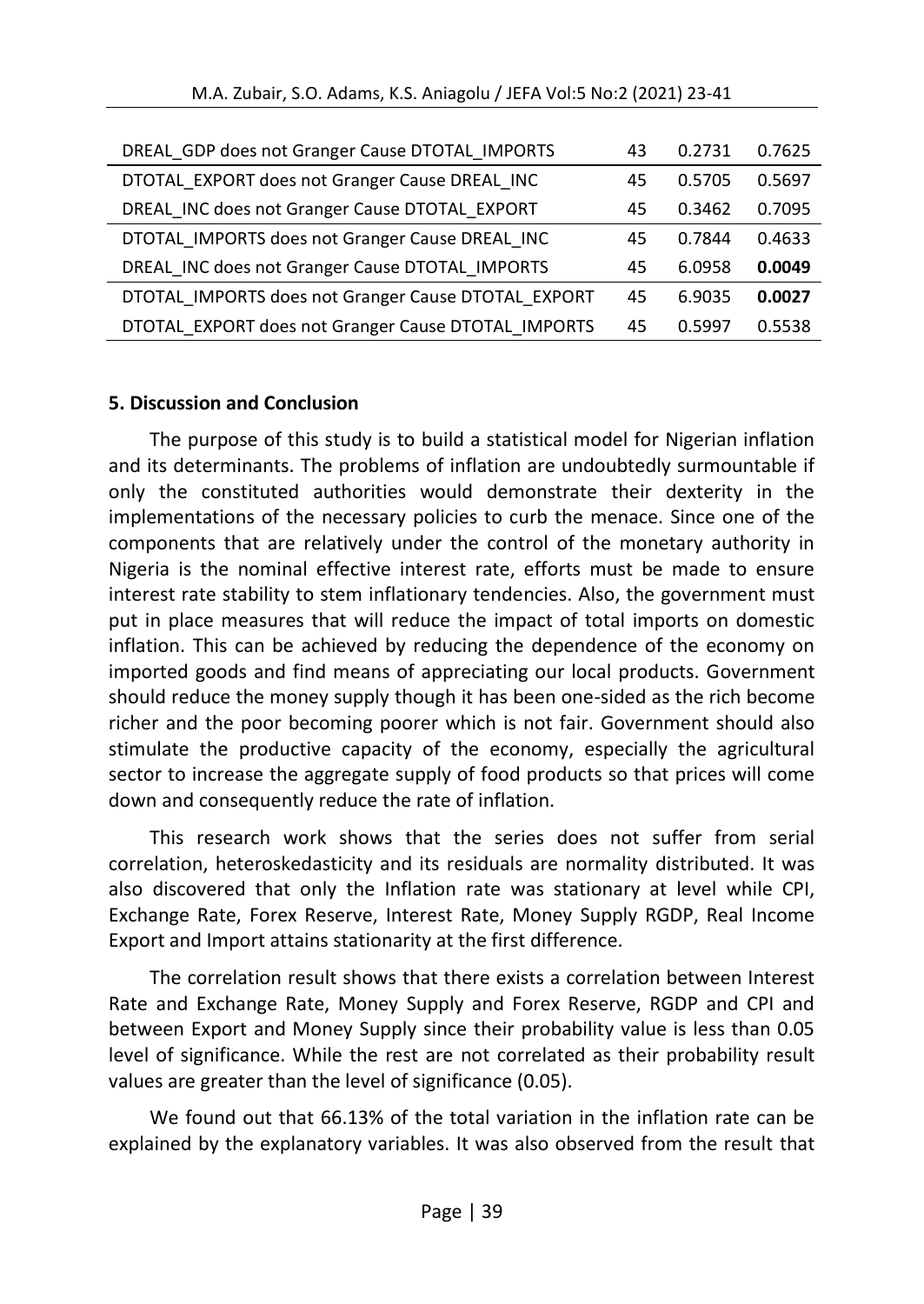CPI, Interest Rate and Export has a positive relationship with the inflation rate but only CPI has a significant effect on the inflation rate with a probability value less than 0.05.

The result shows unidirectional causality between Exchange Rate and Inflation Rate, Total Import and Inflation Rate, Money Supply and Forex Reserve, Total Export and Forex Reserve, Forex Reserve and Total Import, Total Export and Money Supply, Real Income and Total Import and between Total Import and Total Export. The result shows bi-directional causality between Real GDP and CPI.

Based on the findings of the study, it was recommended that interest rates should be given attention and the government should create policies that will eliminate fluctuations in the interest rate. The Nigerian Government should improve the local product to meet international demands to reduce total imports. Lastly, the policy that will check the money supply in the country and its utilization should be formulated.

## **References**

- Aisen, A., and Veiga, F. (2008). Political instability and inflation volatility. *Public Choice*, 135(3), pp. 207-223. DOI: 10.1007/s11127-007-9254-x
- Alexander, A.A., Andow, A.H., and Danpome, M.G. (2015). Analysis of the Main Determinants of Inflation in Nigeria. *Research Journal of Finance and Accounting*, 6(2), pp. 144-155.
- Bakare, A.S. (2011). An empirical study of the determinants of money supply growth and its effects on inflation rate in Nigeria. *Journal of Research in International Business and Management*, 1(5), pp. 124-129.
- Bawa, S., Abdullahi, I.S., and Ibrahim, A. (2016). Analysis of Inflation Dynamics in Nigeria (1981 – 2015). *CBN Journal of Applied Statistics*, 7(1), pp. 255-276.
- Belsley, D.A. (1991). *Conditioning Diagnostics: Collinearity and Weak Data in Regression*. New York: Wiley. ISBN 978-0-471-52889-0.
- Busari, I.S., & Ibrahim, A. (2007). Analysis of inflation dynamics in Nigeria (1981 2015). *CBN Journal of Applied Statistics*, 7(1b), pp. 255-275.
- Canetti, E., and Greene, J. (1991). Monetary growth and exchange rate depreciations as causes of inflation in African countries: an empirical analysis. *Center for economic research on Africa research monograph series*. School of business, Montvlair state university, New Jersey.